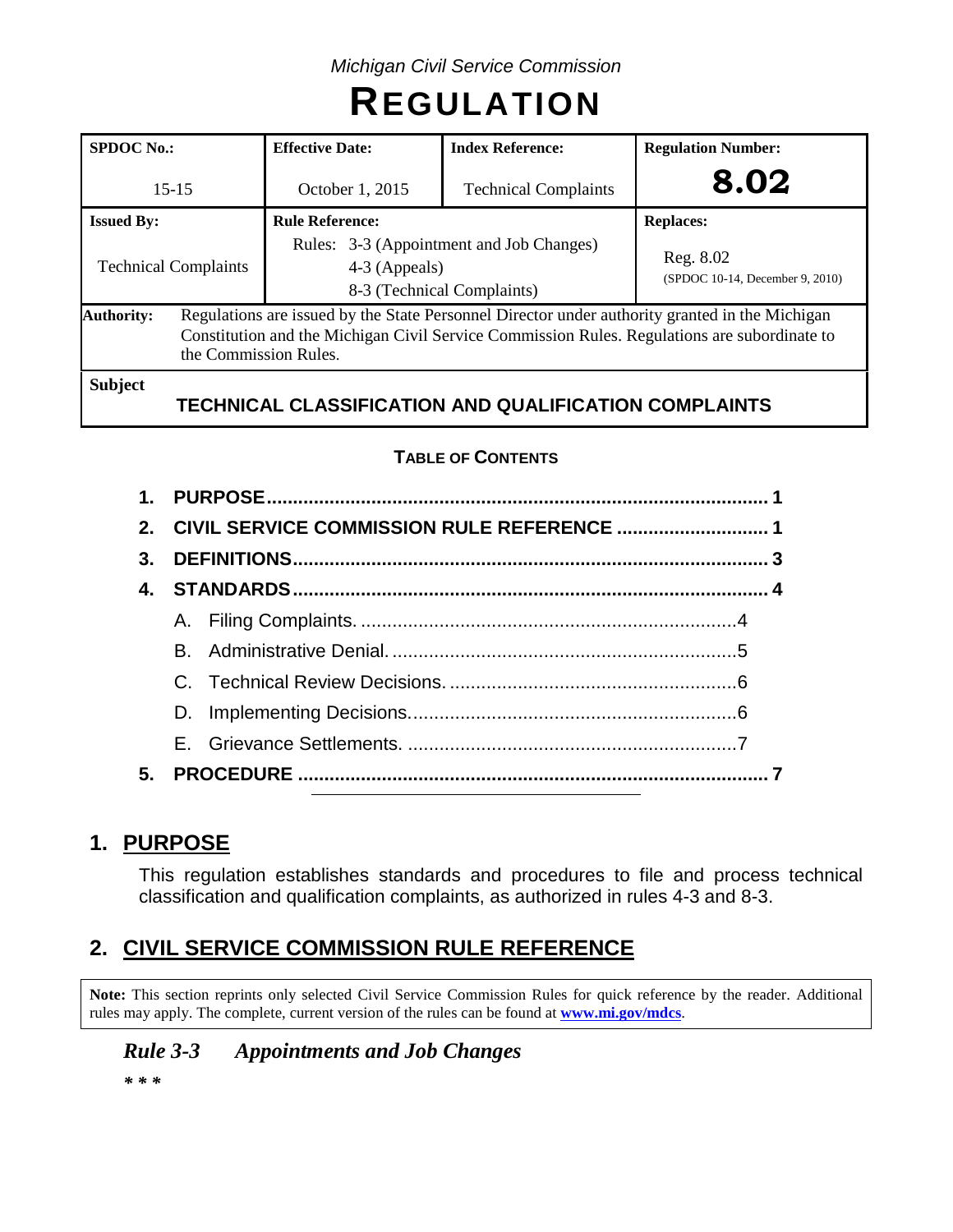## *3-3.10 Qualification*

*An employee or appointing authority that does not agree with a staff qualification decision may file a written request for reconsideration with the state personnel director as provided in the regulations. The state personnel director or the director's designee shall reconsider the staff qualification decision in writing. If an employee's appointment is revoked as provided in rule 3-7 due to a staff qualification decision, the employee or appointing authority may file a technical appointment complaint as provided in the rules and regulations in lieu of requesting reconsideration.*

## *Rule 4-3 Appeals*

*Only the appointing authority may appeal the classification of a newly established position. Either the appointing authority or an adversely affected employee may appeal a change in the classification or classification level of a previously established position through authorized technical appeal procedures.*

## *Rule 8-3 Technical Complaints*

## *8-3.1 Complaint Regarding Technical Decision Authorized*

*An authorized individual, appointing authority, or organization may file a technical complaint with civil service technical review staff, as provided in this rule and the regulations.*

*(a) Technical classification complaint. An employee directly affected by a technical classification decision, or the employee's appointing authority, may file a technical classification complaint.*

*\* \* \**

## *8-3.2 Time Limits*

*\* \* \**

- *(b) Other technical complaints. A technical classification complaint or technical disbursement complaint must be filed within 14 calendar days after the date the civil service staff issued the original technical decision.*
- *8-3.3 Civil Service Technical Review*
- *(a) Referral to technical review officer. If the technical complaint is not administratively dismissed under rule 8-4 [Summary Dismissal], a technical review officer shall conduct an expeditious review in accordance with the civil service rules and regulations.*
- *(b) Technical review procedures.*
	- *(1) Hearing not authorized. A technical review officer is not authorized to conduct a hearing.*

*\* \* \**

*(3) Technical review decision. At the conclusion of the technical review, the technical review officer shall issue a final technical review decision setting forth the review officer's material findings of fact, conclusions of law, and remedial orders, if any. The final technical review decision shall be based on (1) the technical expertise of the review officer, (2) the civil service rules and regulations, (3) agency records, and (4) the documents and written submissions of the parties. In a review of a technical appointment*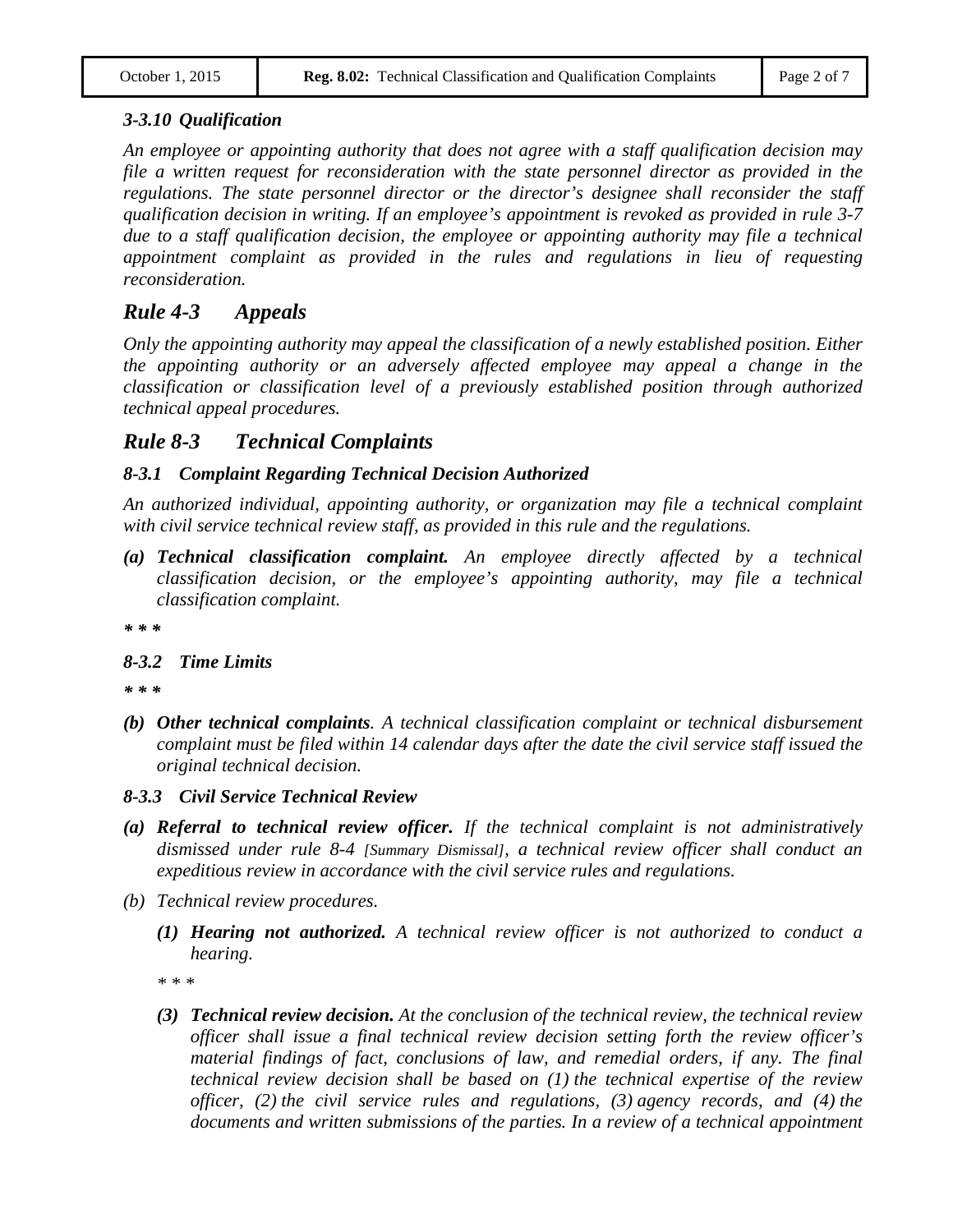*complaint, the technical review officer shall also consider the written recommendation of the hearing officer on any certified question of fact.*

#### *8-3.4 Further Appeal to Commission Authorized*

*An interested party in a technical review proceeding may file an appeal of a final technical review decision, including a summary dismissal of the technical complaint, to the civil service commission, as provided in the civil service rules and regulations.*

#### *8-3.5 Effective Date of Decision of Technical Review Officer*

*(a) Technical classification review. A final technical review decision on a technical classification complaint is effective immediately upon issuance, unless a different effective date is specified in the decision.*

*\* \* \**

## **3. DEFINITIONS**

## **A. Civil Service Commission Rule Definitions**

- 1*. Interested party, in any other technical review, means a party that filed a technical complaint or a written appearance in the technical complaint review proceeding.*
- 2*. Party means any of the following persons or organizations:*

*\* \* \**

- *(b) Party, in a technical classification review, means any of the following:*
	- *(1) An employee whose classification is directly affected by a technical classification decision.*
	- *(2) The appointing authority of an employee in subdivision (b)(1).*
	- *(3) Any other interested person with a demonstrable special interest in the technical classification decision that is granted permission to participate in the review.*

*\* \* \**

- 3*. Technical complainant means any of the following persons when directly affected and aggrieved by a technical decision:*
	- *(a) An applicant for employment.*
	- *(b) A classified employee.*
	- *(c) An appointing authority.*
	- *(d) The office of the state employer.*
	- *(e) Any other person or organization specifically authorized by civil service rule or regulation to file a technical complaint.*
- 4*. Technical complaint means a written complaint that a technical decision (1) violated article 11, section 5, of the Michigan constitution, (2) violated a civil service rule or regulation, or (3) was arbitrary and capricious.*
- 5*. Technical decision includes each of the following individual decisions:*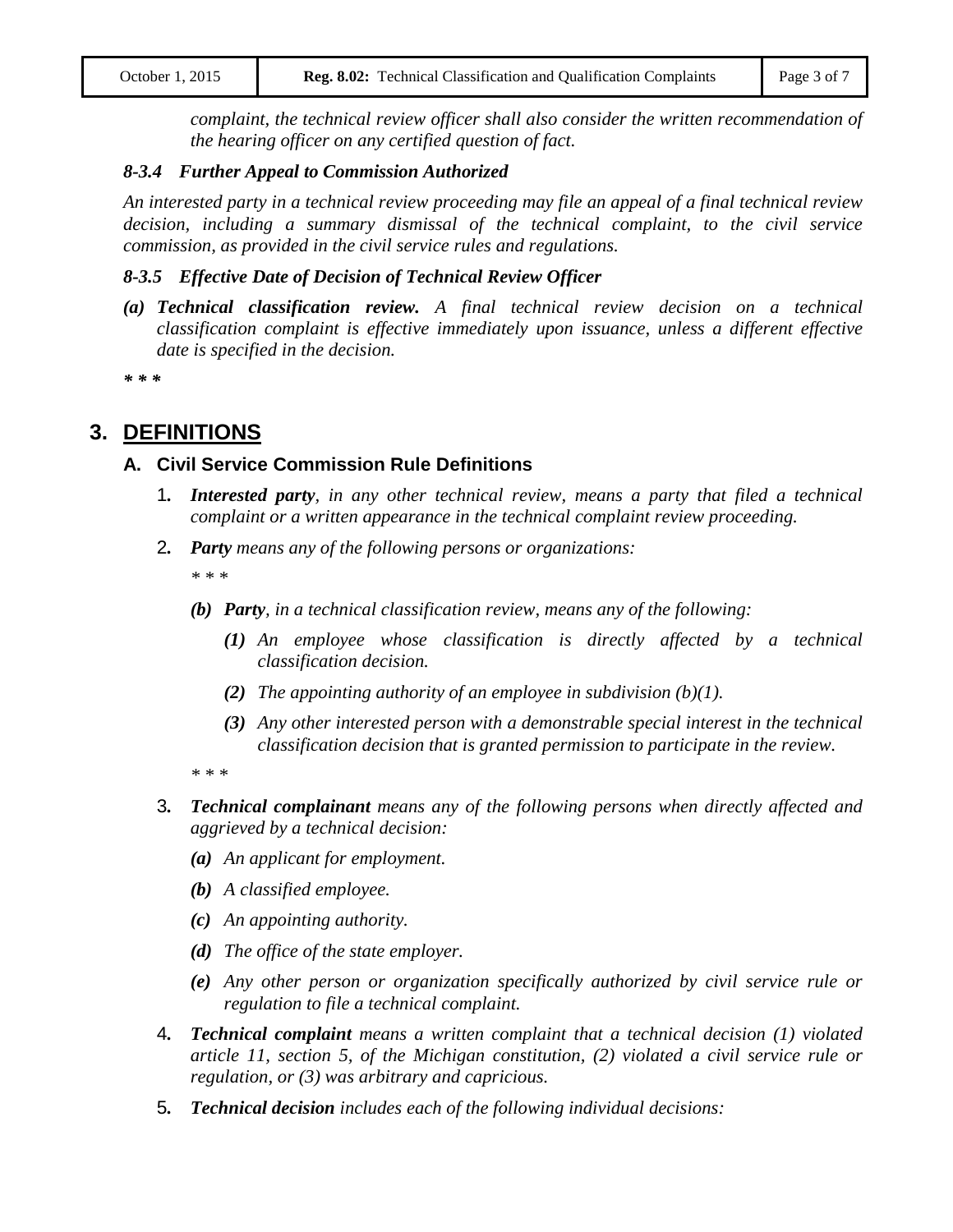*(a) Technical classification decision means a civil service staff decision (1) classifying a position in the classified service or (2) making a working-out-of-class determination.*

*\* \* \**

#### **B. Additional Definitions as used in this Regulation**

- 1. *Staff qualification decision* means a civil service staff decision determining the qualifications and fitness of a candidate for a position in the classified service.
- 2. *Technical qualification complaint* means a request for reconsideration of a decision by the state personnel director or the director's designee, as authorized in rule 3-3.10.

## **4. STANDARDS**

## **A. Filing Complaints.**

- 1. An employee or appointing authority directly affected by a technical classification decision or staff qualification decision made by the Office of Classification, Selection, and Compensation may file a technical classification or technical qualification complaint with the Civil Service Office of Technical Complaints. The complaint must be submitted on the Technical Complaint form (CS-212) to [MCSC-OTC@mi.gov.](mailto:MCSC-OTC@mi.gov)
	- a. An employee organization cannot file a complaint regarding a technical decision. An employee organization is limited to serving as representative for the complainant.
	- b. A complaint for a position in a preauthorized classification is accepted only if Civil Service staff has made a technical decision. If an appointing authority denies a preauthorized reclassification, the incumbent must first request a position review with Civil Service, in accordance with regulation 4.03.
	- c. Disputes concerning the evaluation of an incumbent's work performance are not subject to technical complaints.
	- d. Incumbents in the same classification may file a joint complaint of a denied or modified classification action. The incumbents must be performing the same duties and responsibilities and must have occupied their positions for the equivalent of one year of full time service. Only incumbents who sign the CS-212 are considered complainants.
- 2. **Complaint.** The technical complaint is the final opportunity for the complainant to offer new evidence into the administrative record without needing to demonstrate a legal basis to add the evidence. The complaint must include the following:
	- a. All information required in Part A of the CS-212 for each complainant.
	- b. A clear and concise description of the technical decision being questioned, including any additional information required in the instructions for the form.
	- c. A complete statement of why the technical decision (1) violated article 11, section 5 of the Michigan Constitution; (2) violated a Civil Service rule or regulation; or (3) was arbitrary and capricious.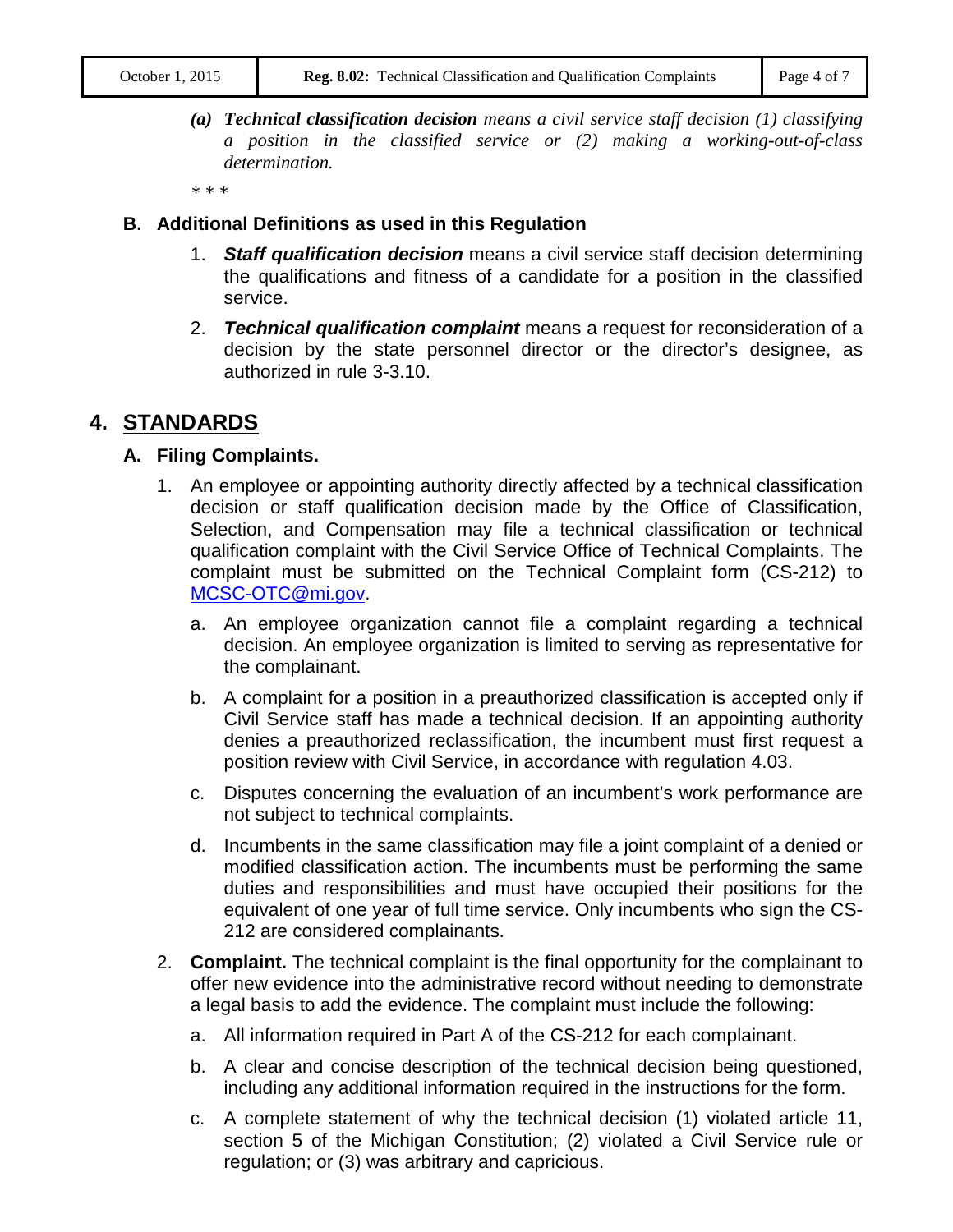- d. Any documentary evidence that the complainant believes supports the technical complaint.
- e. A clear statement of the desired outcome, which must be within the authority of Civil Service staff to grant.
- f. The signature of each complainant. A signature can be a scanned document of an actual signature or the complainant's typed name followed by "/s/" (e.g., "John Doe /s/").
- g. The name, mailing address, and email address of the complainant's representative, if any.
- 3. **Time Limits.** To be timely, the complaint must be **received** by the Civil Service Office of Technical Complaints within 14 calendar days after the date that the technical decision involving the complainant was **issued**.
- 4. **Extension.** The technical review officer may grant an extension to file if, before the filing deadline passes, the technical complainant shows sufficient justification for the extension.

#### **B. Administrative Denial.**

- 1. **Reasons.** In addition to the grounds in rule 8-4, a technical classification or qualification complaint may be administratively dismissed without prior notice for the following reasons:
	- a. The complaint fails to set forth allegations with sufficient particularity to permit review.
	- b. The complaint involves one or more of the following actions, decisions, and matters that are not subject to review:
		- (1) Michigan Civil Service Commission Rules.
		- (2) Civil Service regulations, standards, and procedures.
		- (3) The official classification plan, including job specifications, job-evaluation factors, and the policies, procedures, and other official publications for administration of the classification system.
		- (4) The establishment, abolishment, or modification of a classification.
		- (5) The job evaluation factoring for a classification.
		- (6) The pay range assigned to a classification.
		- (7) Classifications preauthorized for position establishment and reclassification to agencies.
		- (8) Individual position freezes.
		- (9) Appraisal method and content.
		- (10) Appraisal determination, including section/item weights, passing points, and experience and education rating charts.
		- (11) Appraisal method administration decisions, including (a) replacing or combining applicant pools; (b) scheduling examinations and filing requirements; and (c) limitations on appraisal participation.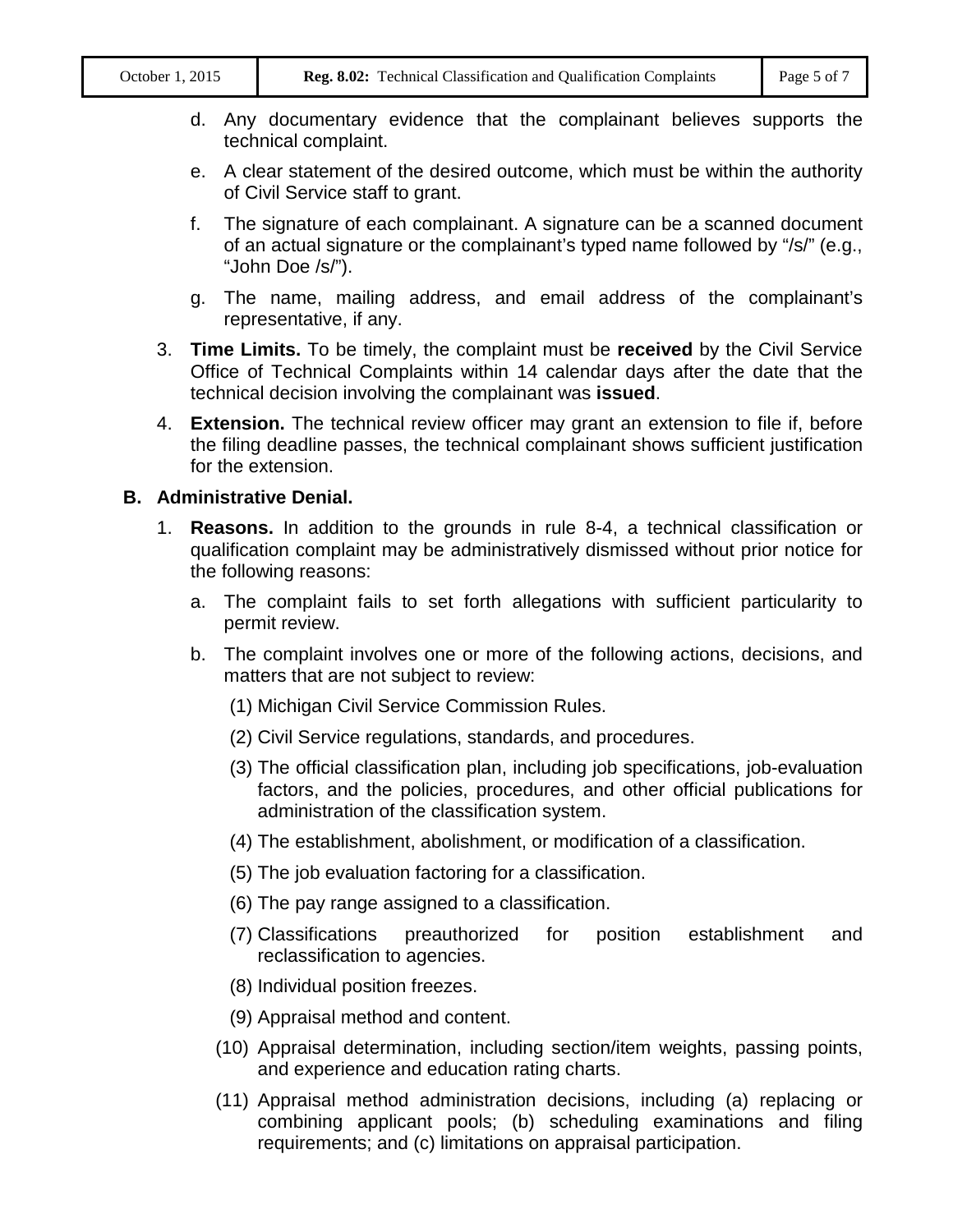- (12) Educational, experience, special, license, and certification requirements in the job specifications for classifications.
- (13) Special posting requirements, standard staffing patterns, and other limitations previously requested by agencies and approved by Civil Service staff.
- c. The complaint fails for other good and sufficient reason to warrant further review.

## **C. Technical Review Decisions.**

1. **Complaint Investigation.** A technical review officer is not authorized to conduct a hearing, but may contact or meet with the complainant or other interested parties to discuss the complaint.

## 2. **Decisions.**

- a. The technical review officer shall review *de novo* all submissions and decide the matter based on the submissions, agency records, Civil Service rules and regulations, and technical expertise.
- b. **Technical Classification Review Decisions.** The decision of a technical review officer in a technical classification complaint shall contain notice of the right of interested parties to file an application for leave to appeal to the Civil Service Commission, as provided in regulation 8.05.
- c. **Technical Qualification Review Decisions.** The technical qualification review decision of a technical review officer in a technical qualification complaint is the final decision of the commission and may be appealed to the circuit court under the review procedures described in Rule 8-7.9

## **D. Implementing Decisions.**

- 1**. Effective Date.** The effective date assigned to a technical classification complaint decision is the beginning date of the pay period in which the original request for a position review was received. If the appointing authority submitted the request for a position review, the effective date is assigned in accordance with regulation 4.04. If the employee submitted the position review request, the effective date is assigned in accordance with regulation 4.03.
- 2. **Parties Granted Relief.** Only complainants listed on the CS-212 may obtain full relief, including the effective date of the original position review. Other similarly situated individuals may be granted the same classification relief on a prospective basis only.
- 3. **Effects of Vacating a Position.** If an incumbent vacates a position before the complaint process ends and ultimately prevails, the following processes occur:
	- a. The employee who complained about a classification action receives compensation in the awarded classification retroactive to the effective date of the original position review up to the date the employee vacated the position.
	- b. The employee has reinstatement rights in the awarded classification, as described in the Civil Service rules and regulations.